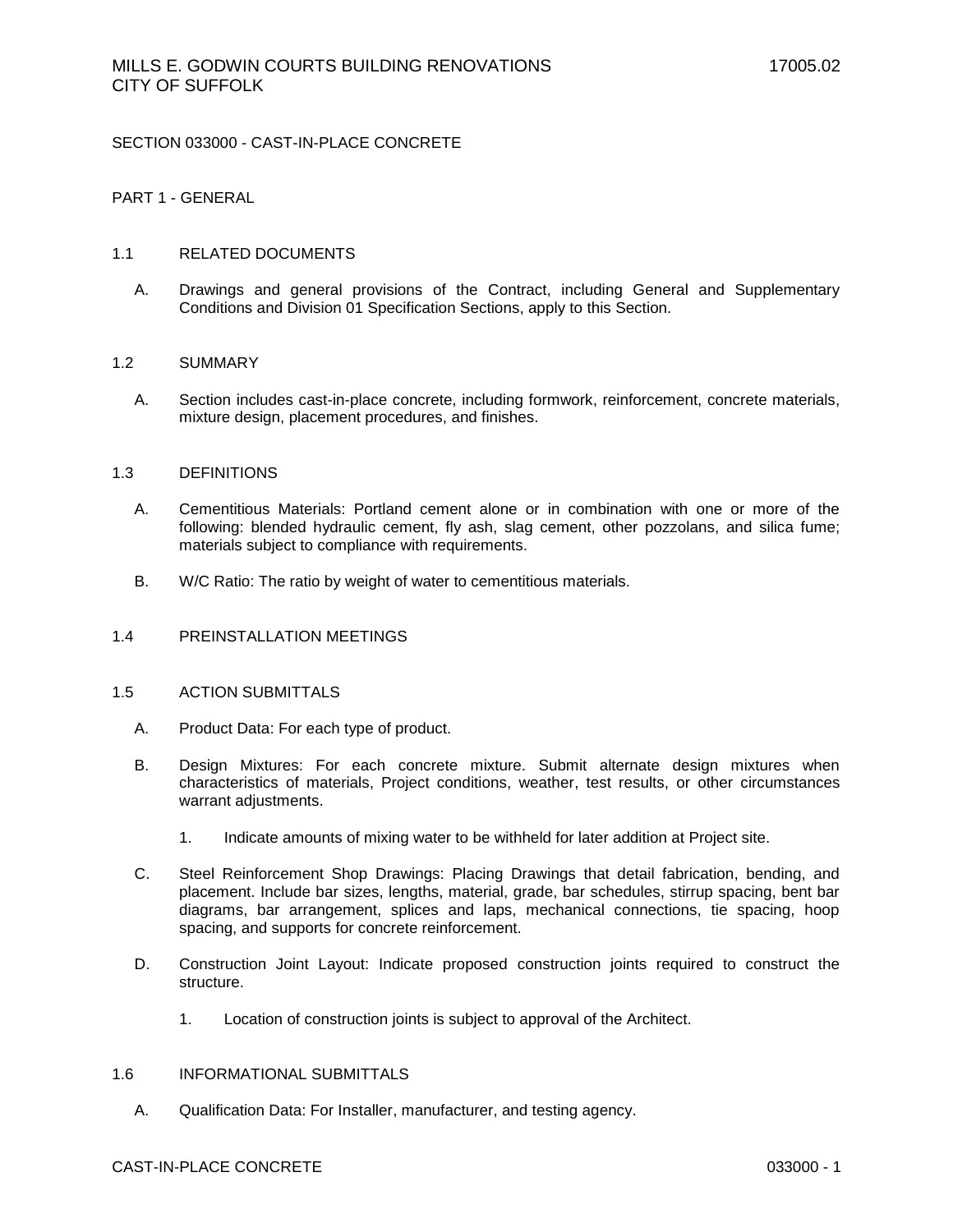- B. Material Certificates: For each of the following, signed by manufacturers:
	- 1. Cementitious materials.
	- 2. Admixtures.
	- 3. Form materials and form-release agents.
	- 4. Steel reinforcement and accessories.
	- 5. Fiber reinforcement.
	- 6. Curing compounds.
	- 7. Floor and slab treatments.
	- 8. Bonding agents.
	- 9. Adhesives.
	- 10. Vapor retarders.
	- 11. Semirigid joint filler.
	- 12. Joint-filler strips.
- C. Material Test Reports: For the following, from a qualified testing agency:
	- 1. Aggregates: Include service record data indicating absence of deleterious expansion of concrete due to alkali aggregate reactivity.
- D. Floor surface flatness and levelness measurements indicating compliance with specified tolerances.
- E. Field quality-control reports.
- F. Minutes of preinstallation conference.

### 1.7 QUALITY ASSURANCE

- A. Manufacturer Qualifications: A firm experienced in manufacturing ready-mixed concrete products and that complies with ASTM C 94/C 94M requirements for production facilities and equipment.
	- 1. Manufacturer certified according to NRMCA's "Certification of Ready Mixed Concrete Production Facilities."
- B. Testing Agency Qualifications: An independent agency, acceptable to authorities having jurisdiction, qualified according to ASTM C 1077 and ASTM E 329 for testing indicated.
	- 1. Personnel conducting field tests shall be qualified as ACI Concrete Field Testing Technician, Grade 1, according to ACI CP-1 or an equivalent certification program.
	- 2. Personnel performing laboratory tests shall be ACI-certified Concrete Strength Testing Technician and Concrete Laboratory Testing Technician, Grade I. Testing agency laboratory supervisor shall be an ACI-certified Concrete Laboratory Testing Technician, Grade II.

# 1.8 PRECONSTRUCTION TESTING

A. Preconstruction Testing Service: Engage a qualified testing agency to perform preconstruction testing on concrete mixtures.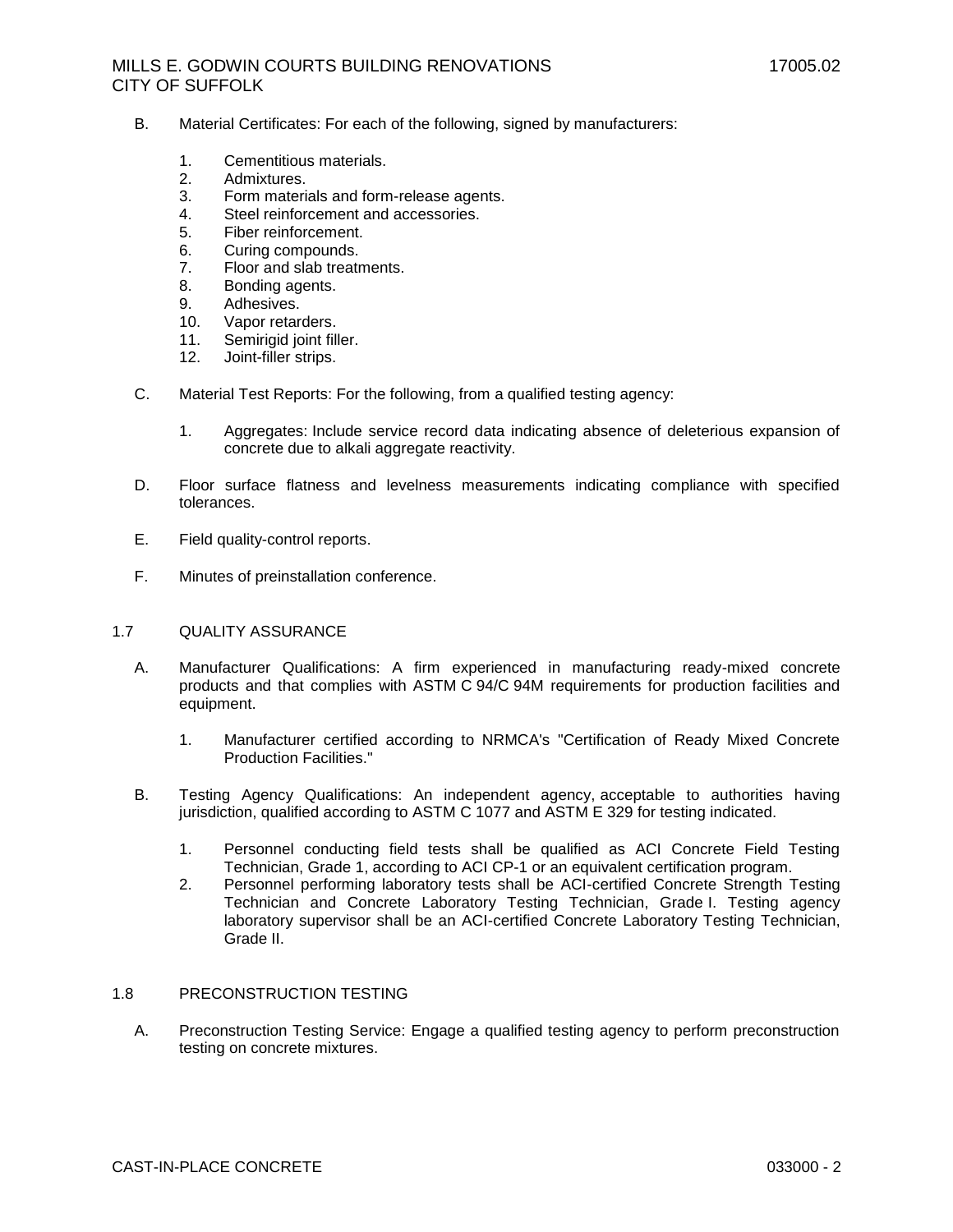- 1.9 DELIVERY, STORAGE, AND HANDLING
	- A. Steel Reinforcement: Deliver, store, and handle steel reinforcement to prevent bending and damage.

### PART 2 - PRODUCTS

### 2.1 CONCRETE, GENERAL

- A. ACI Publications: Comply with the following unless modified by requirements in the Contract Documents:
	- 1. ACI 301 (ACI 301M).
	- 2. ACI 117 (ACI 117M).

### 2.2 STEEL REINFORCEMENT

- A. Reinforcing Bars: ASTM A 615/A 615M, Grade 60 (Grade 420), deformed.
- B. Plain-Steel Welded-Wire Reinforcement: ASTM A 1064/A 1064M, plain, fabricated from asdrawn steel wire into flat sheets.
- C. Deformed-Steel Welded-Wire Reinforcement: ASTM A 1064/A 1064M, flat sheet.

### 2.3 REINFORCEMENT ACCESSORIES

- A. Joint Dowel Bars: ASTM A 615/A 615M, Grade 60 (Grade 420), plain-steel bars, cut true to length with ends square and free of burrs.
- B. Bar Supports: Bolsters, chairs, spacers, and other devices for spacing, supporting, and fastening reinforcing bars and welded-wire reinforcement in place. Manufacture bar supports from steel wire, plastic, or precast concrete according to CRSI's "Manual of Standard Practice," of greater compressive strength than concrete and as follows:
	- 1. For concrete surfaces exposed to view, where legs of wire bar supports contact forms, use CRSI Class 1 plastic-protected steel wire or CRSI Class 2 stainless-steel bar supports.
	- 2. For epoxy-coated reinforcement, use epoxy-coated or other dielectric-polymer-coated wire bar supports.
	- 3. For zinc-coated reinforcement, use galvanized wire or dielectric-polymer-coated wire bar supports.

# 2.4 CONCRETE MATERIALS

- A. Source Limitations: Obtain each type or class of cementitious material of the same brand from the same manufacturer's plant, obtain aggregate from single source, and obtain admixtures from single source from single manufacturer.
- B. Cementitious Materials: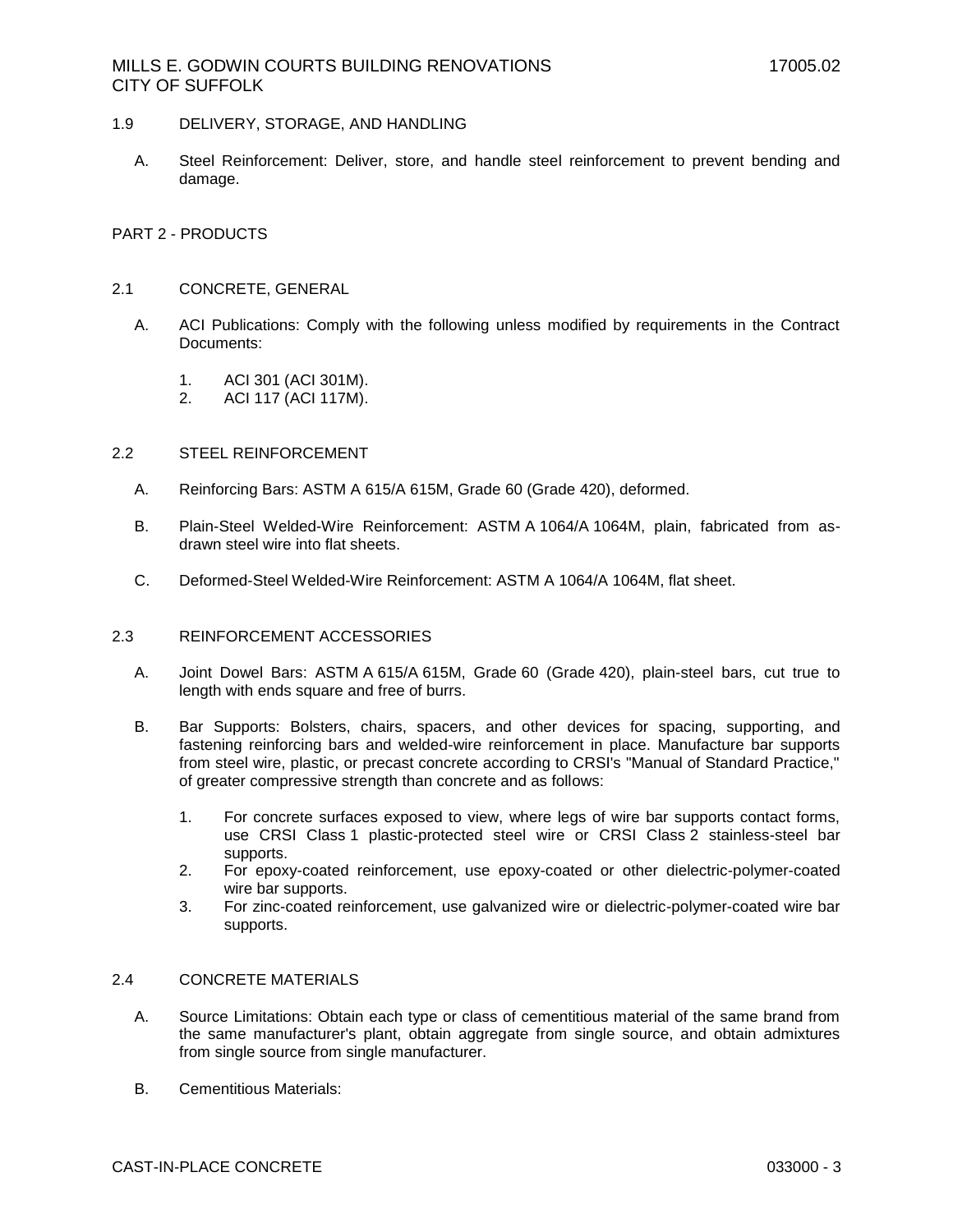- 1. Portland Cement: ASTM C 150/C 150M, Type I/II.
- 2. Fly Ash: ASTM C 618, Class F.
- 3. Slag Cement: ASTM C 989/C 989M, Grade 100 or 120.
- 4. Blended Hydraulic Cement: ASTM C 595/C 595M, Type IS, portland blast-furnace slag cement.
- 5. Silica Fume: ASTM C 1240, amorphous silica.
- C. Normal-Weight Aggregates: ASTM C 33/C 33M, coarse aggregate or better, graded. Provide aggregates from a single source with documented service record data of at least 10 years' satisfactory service in similar applications and service conditions using similar aggregates and cementitious materials.
	- 1. Maximum Coarse-Aggregate Size: 1-1/2 inches (38 mm) nominal.
	- 2. Fine Aggregate: Free of materials with deleterious reactivity to alkali in cement.
- D. Air-Entraining Admixture: ASTM C 260/C 260M.
- E. Chemical Admixtures: Certified by manufacturer to be compatible with other admixtures and that do not contribute water-soluble chloride ions exceeding those permitted in hardened concrete. Do not use calcium chloride or admixtures containing calcium chloride.
	- 1. Water-Reducing Admixture: ASTM C 494/C 494M, Type A.
	- 2. Retarding Admixture: ASTM C 494/C 494M, Type B.
	- 3. Water-Reducing and Retarding Admixture: ASTM C 494/C 494M, Type D.
	- 4. High-Range, Water-Reducing Admixture: ASTM C 494/C 494M, Type F.
	- 5. High-Range, Water-Reducing and Retarding Admixture: ASTM C 494/C 494M, Type G.
	- 6. Plasticizing and Retarding Admixture: ASTM C 1017/C 1017M, Type II.
- F. Set-Accelerating Corrosion-Inhibiting Admixture: Commercially formulated, anodic inhibitor or mixed cathodic and anodic inhibitor; capable of forming a protective barrier and minimizing chloride reactions with steel reinforcement in concrete and complying with ASTM C 494/C 494M, Type C.
	- 1. [Manufacturers:](http://www.specagent.com/Lookup?ulid=11005) Subject to compliance with requirements, available manufacturers offering products that may be incorporated into the Work include, but are not limited to the following:
		- a. [BASF Corporation; Admixture Systems.](http://www.specagent.com/Lookup?uid=123457102862)
		- b. [Euclid Chemical Company \(The\); an RPM company.](http://www.specagent.com/Lookup?uid=123456999290)
		- c. [GCP Applied Technologies Inc. \(formerly Grace Construction Products\).](http://www.specagent.com/Lookup?uid=123456999291)
- G. Non-Set-Accelerating Corrosion-Inhibiting Admixture: Commercially formulated, non-setaccelerating, anodic inhibitor or mixed cathodic and anodic inhibitor; capable of forming a protective barrier and minimizing chloride reactions with steel reinforcement in concrete.
	- 1. [Manufacturers:](http://www.specagent.com/Lookup?ulid=11006) Subject to compliance with requirements, available manufacturers offering products that may be incorporated into the Work include, but are not limited to the following:
		- a. [BASF Corporation; Admixture Systems.](http://www.specagent.com/Lookup?uid=123457102869)
		- b. [Cortec Corporation.](http://www.specagent.com/Lookup?uid=123456999293)
		- c. [GCP Applied Technologies Inc. \(formerly Grace Construction Products\).](http://www.specagent.com/Lookup?uid=123456999294)
- H. Water: ASTM C 94/C 94M and potable.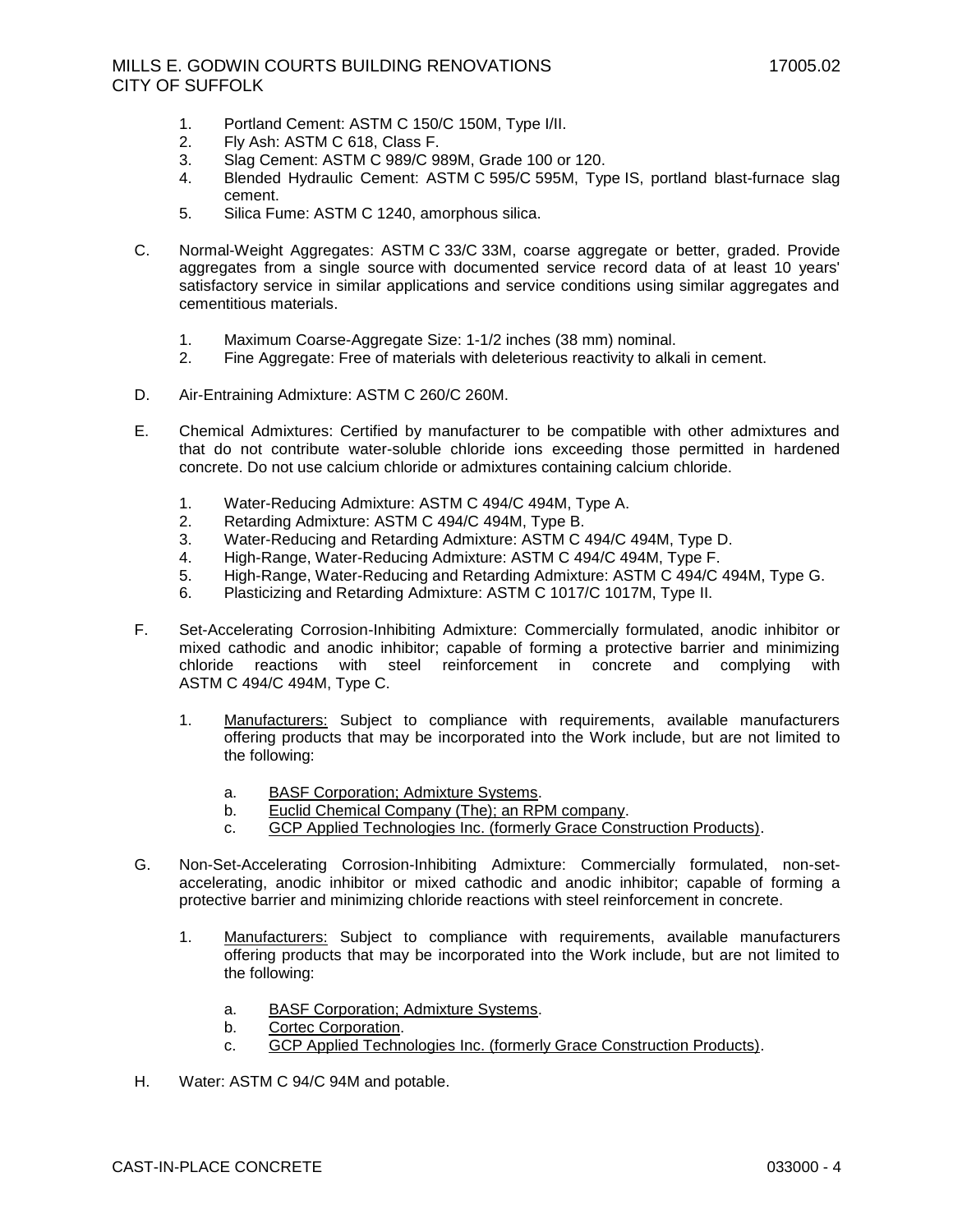### 2.5 FIBER REINFORCEMENT

- A. Synthetic Micro-Fiber: Fibrillated polypropylene micro-fibers engineered and designed for use in concrete, complying with ASTM C 1116/C 1116M, Type III, 1/2 to 1-1/2 inches (13 to 38 mm) long.
	- 1. [Manufacturers:](http://www.specagent.com/Lookup?ulid=11010) Subject to compliance with requirements, available manufacturers offering products that may be incorporated into the Work include, but are not limited to the following:
		- a. [Euclid Chemical Company \(The\); an RPM company.](http://www.specagent.com/Lookup?uid=123456999304)
		- b. [FORTA Corporation.](http://www.specagent.com/Lookup?uid=123456999305)
		- c. [GCP Applied Technologies Inc. \(formerly Grace Construction Products\).](http://www.specagent.com/Lookup?uid=123456999306)
		- d. [Nycon, Inc.](http://www.specagent.com/Lookup?uid=123456999307)
		- e. [Propex Operating Company, LLC.](http://www.specagent.com/Lookup?uid=123456999308)

#### 2.6 VAPOR RETARDERS

- A. Sheet Vapor Retarder: Polyethylene sheet, ASTM D 4397, not less than 10 mils (0.25 mm) thick.
- 2.7 CURING MATERIALS
	- A. Evaporation Retarder: Waterborne, monomolecular film forming, manufactured for application to fresh concrete.
		- 1. [Manufacturers:](http://www.specagent.com/Lookup?ulid=11025) Subject to compliance with requirements, available manufacturers offering products that may be incorporated into the Work include, but are not limited to, the following:
			- a. [Bon Tool Co.](http://www.specagent.com/Lookup?uid=123456999203)
			- b. [Brickform; a division of Solomon Colors.](http://www.specagent.com/Lookup?uid=123456999204)
			- c. [ChemMasters, Inc.](http://www.specagent.com/Lookup?uid=123456999189)
			- d. [Dayton Superior.](http://www.specagent.com/Lookup?uid=123456999190)
			- e. [Euclid Chemical Company \(The\); an RPM company.](http://www.specagent.com/Lookup?uid=123456999191)
			- f. [Kaufman Products, Inc.](http://www.specagent.com/Lookup?uid=123456999192)
			- g. [L&M Construction Chemicals, Inc.](http://www.specagent.com/Lookup?uid=123456999193)
			- h. [Lambert Corporation.](http://www.specagent.com/Lookup?uid=123456999194)
			- i. [Metalcrete Industries.](http://www.specagent.com/Lookup?uid=123456999196)
			- j. [Nox-Crete Products Group.](http://www.specagent.com/Lookup?uid=123456999197)
			- k. [Sika Corporation.](http://www.specagent.com/Lookup?uid=123456999187)
			- l. [SpecChem, LLC.](http://www.specagent.com/Lookup?uid=123456999198)
			- m. [TK Products.](http://www.specagent.com/Lookup?uid=123456999200)
			- n. [Vexcon Chemicals Inc.](http://www.specagent.com/Lookup?uid=123456999202)
	- B. Absorptive Cover: AASHTO M 182, Class 2, burlap cloth made from jute or kenaf, weighing approximately 9 oz./sq. yd. (305 g/sq. m) when dry.
	- C. Moisture-Retaining Cover: ASTM C 171, polyethylene film or white burlap-polyethylene sheet.
	- D. Water: Potable.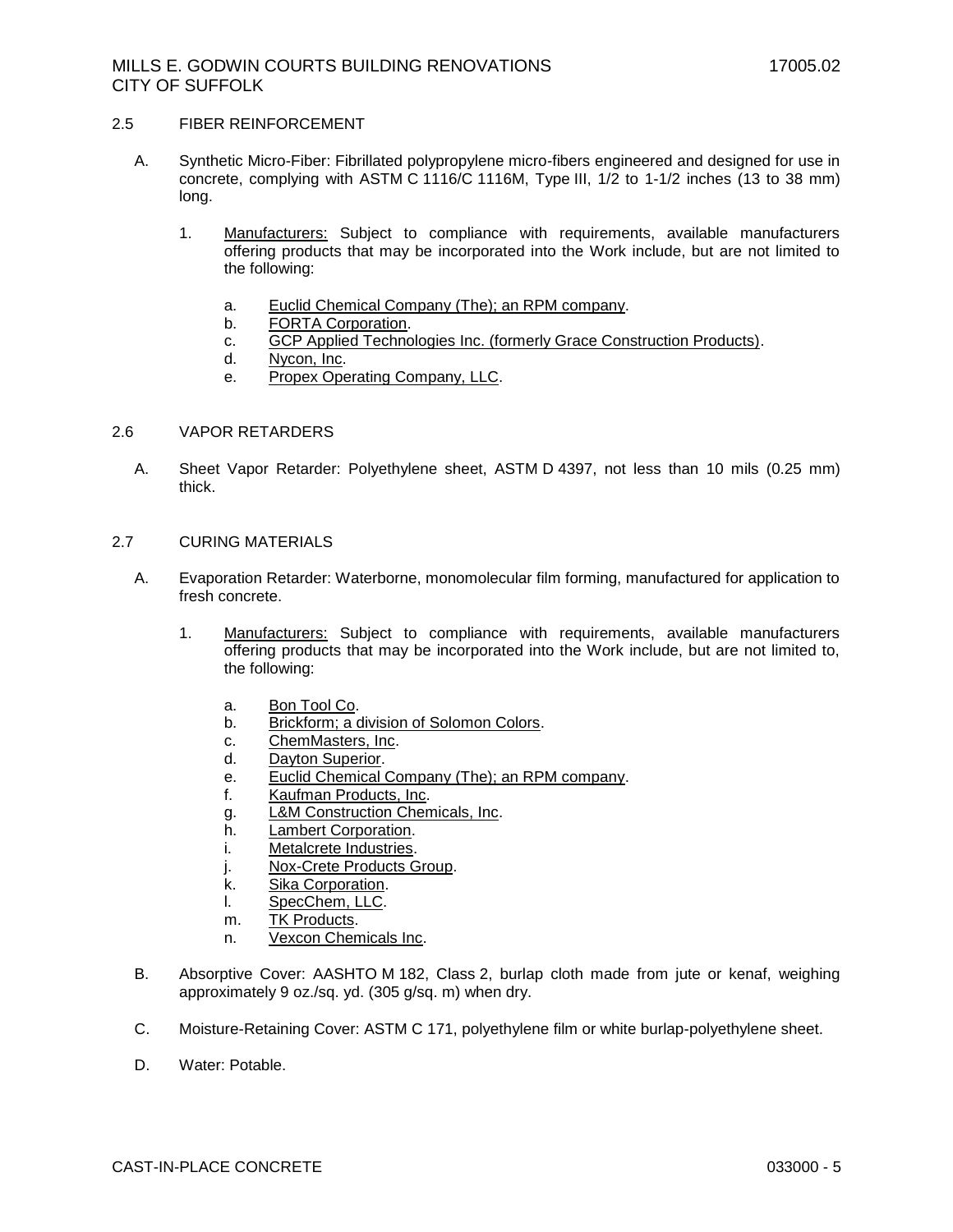- E. Clear, Waterborne, Membrane-Forming Curing and Sealing Compound: ASTM C 1315, Type 1, Class A.
	- 1. [Manufacturers:](http://www.specagent.com/Lookup?ulid=1189) Subject to compliance with requirements, available manufacturers offering products that may be incorporated into the Work include, but are not limited to, the following:
		- a. [AWRC Corporation.](http://www.specagent.com/Lookup?uid=123457014062)
		- b. [ChemMasters, Inc.](http://www.specagent.com/Lookup?uid=123456999153)
		- c. [Concrete Sealers USA.](http://www.specagent.com/Lookup?uid=123457100721)
		- d. [Dayton Superior.](http://www.specagent.com/Lookup?uid=123456999154)
		- e. [Euclid Chemical Company \(The\); an RPM company.](http://www.specagent.com/Lookup?uid=123456999155)
		- f. [Kaufman Products, Inc.](http://www.specagent.com/Lookup?uid=123456999156)
		- g. [L&M Construction Chemicals, Inc.](http://www.specagent.com/Lookup?uid=123456999158)
		- h. [Lambert Corporation.](http://www.specagent.com/Lookup?uid=123456999157)
		- i. [Metalcrete Industries.](http://www.specagent.com/Lookup?uid=123456999161)
		- j. [Right Pointe.](http://www.specagent.com/Lookup?uid=123456999162)
		- k. [SpecChem, LLC.](http://www.specagent.com/Lookup?uid=123456999165)
		- l. [TK Products.](http://www.specagent.com/Lookup?uid=123456999166)
		- m. [Vexcon Chemicals Inc.](http://www.specagent.com/Lookup?uid=123456999164)

### 2.8 RELATED MATERIALS

- A. Expansion- and Isolation-Joint-Filler Strips: ASTM D 1751, asphalt-saturated cellulosic fiber or ASTM D 1752, cork or self-expanding cork.
- B. Semirigid Joint Filler: Two-component, semirigid, 100 percent solids, epoxy resin with a Type A shore durometer hardness of 80 according to ASTM D 2240.
- C. Bonding Agent: ASTM C 1059/C 1059M, Type II, nonredispersible, acrylic emulsion or styrene butadiene.
- D. Epoxy Bonding Adhesive: ASTM C 881, two-component epoxy resin, capable of humid curing and bonding to damp surfaces, of class suitable for application temperature and of grade to suit requirements, and as follows:
	- 1. Types I and II, nonload bearing, for bonding hardened or freshly mixed concrete to hardened concrete.

# 2.9 REPAIR MATERIALS

- A. Repair Underlayment: Cement-based, polymer-modified, self-leveling product that can be applied in thicknesses from 1/8 inch (3.2 mm) and that can be feathered at edges to match adjacent floor elevations.
	- 1. Cement Binder: ASTM C 150/C 150M, portland cement or hydraulic or blended hydraulic cement as defined in ASTM C 219.
	- 2. Primer: Product of underlayment manufacturer recommended for substrate, conditions, and application.
	- 3. Aggregate: Well-graded, washed gravel, 1/8 to 1/4 inch (3.2 to 6 mm) or coarse sand as recommended by underlayment manufacturer.
	- 4. Compressive Strength: Not less than 4100 psi (29 MPa) at 28 days when tested according to ASTM C 109/C 109M.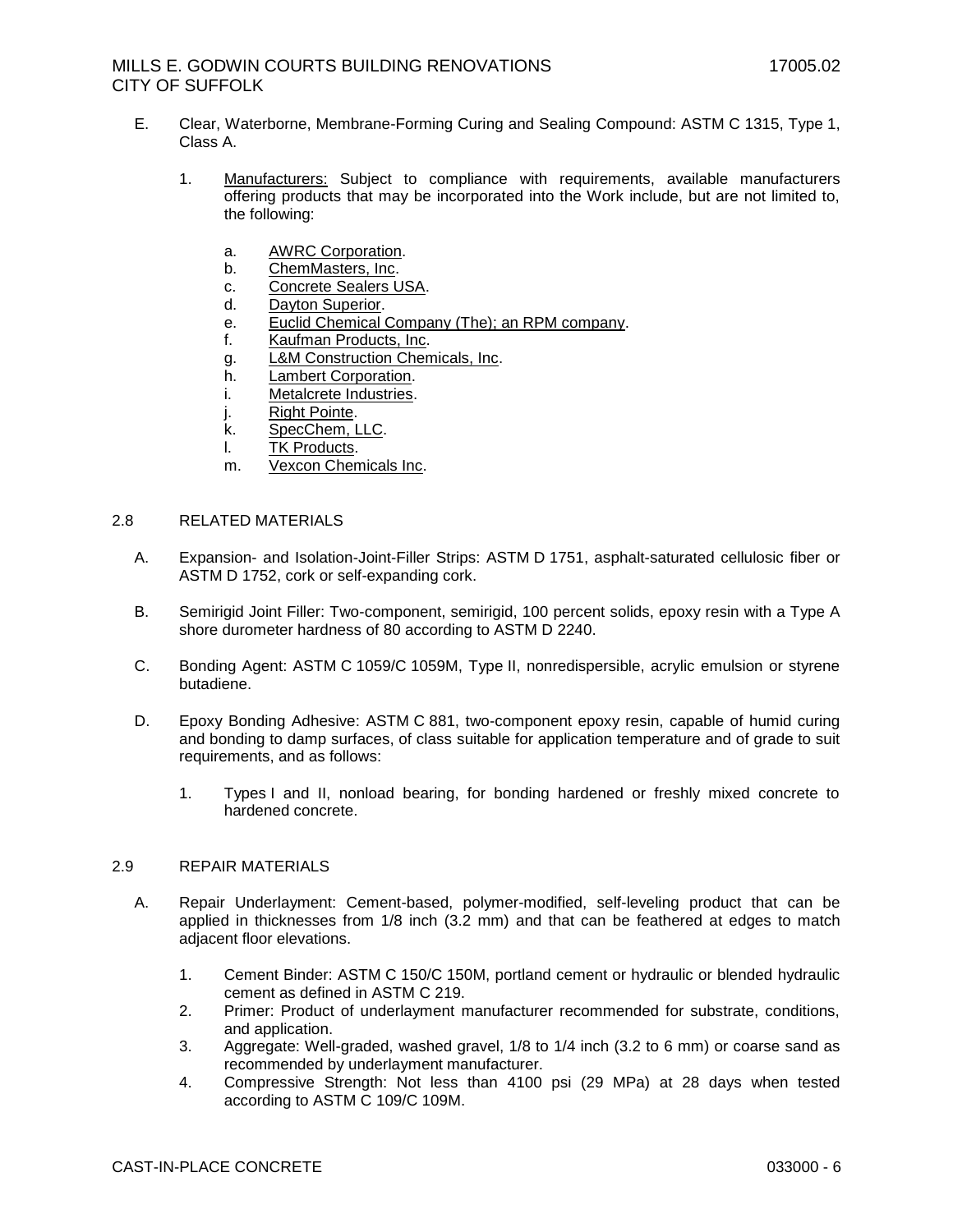- B. Repair Overlayment: Cement-based, polymer-modified, self-leveling product that can be applied in thicknesses from 1/4 inch (6.4 mm) and that can be filled in over a scarified surface to match adjacent floor elevations.
	- 1. Cement Binder: ASTM C 150/C 150M, portland cement or hydraulic or blended hydraulic cement as defined in ASTM C 219.
	- 2. Primer: Product of topping manufacturer recommended for substrate, conditions, and application.
	- 3. Aggregate: Well-graded, washed gravel, 1/8 to 1/4 inch (3.2 to 6 mm) or coarse sand as recommended by topping manufacturer.
	- 4. Compressive Strength: Not less than 5000 psi (34.5 MPa) at 28 days when tested according to ASTM C 109/C 109M.

# 2.10 CONCRETE MIXTURES, GENERAL

- A. Prepare design mixtures for each type and strength of concrete, proportioned on the basis of laboratory trial mixture or field test data, or both, according to ACI 301 (ACI 301M).
	- 1. Use a qualified independent testing agency for preparing and reporting proposed mixture designs based on laboratory trial mixtures.
- B. Cementitious Materials: Use fly ash, pozzolan, slag cement, and silica fume as needed to reduce the total amount of portland cement, which would otherwise be used, by not less than 40 percent. Limit percentage, by weight, of cementitious materials other than portland cement in concrete as follows:
	- 1. Fly Ash: 25 percent.
	- 2. Combined Fly Ash and Pozzolan: 25 percent.
	- 3. Slag Cement: 50 percent.
	- 4. Combined Fly Ash or Pozzolan and Slag Cement: 50 percent portland cement minimum, with fly ash or pozzolan not exceeding 25 percent.
	- 5. Silica Fume: 10 percent.
	- 6. Combined Fly Ash, Pozzolans, and Silica Fume: 35 percent with fly ash or pozzolans not exceeding 25 percent and silica fume not exceeding 10 percent.
	- 7. Combined Fly Ash or Pozzolans, Slag Cement, and Silica Fume: 50 percent with fly ash or pozzolans not exceeding 25 percent and silica fume not exceeding 10 percent.
- C. Limit water-soluble, chloride-ion content in hardened concrete to 0.06 percent by weight of cement.
- D. Admixtures: Use admixtures according to manufacturer's written instructions.
	- 1. Use water-reducing, high-range water-reducing, or plasticizing admixture in concrete, as required, for placement and workability.
	- 2. Use water-reducing and -retarding admixture when required by high temperatures, low humidity, or other adverse placement conditions.
	- 3. Use water-reducing admixture in pumped concrete, concrete for heavy-use industrial slabs and parking structure slabs, concrete required to be watertight, and concrete with a w/c ratio below 0.50.
	- 4. Use corrosion-inhibiting admixture in concrete mixtures where indicated.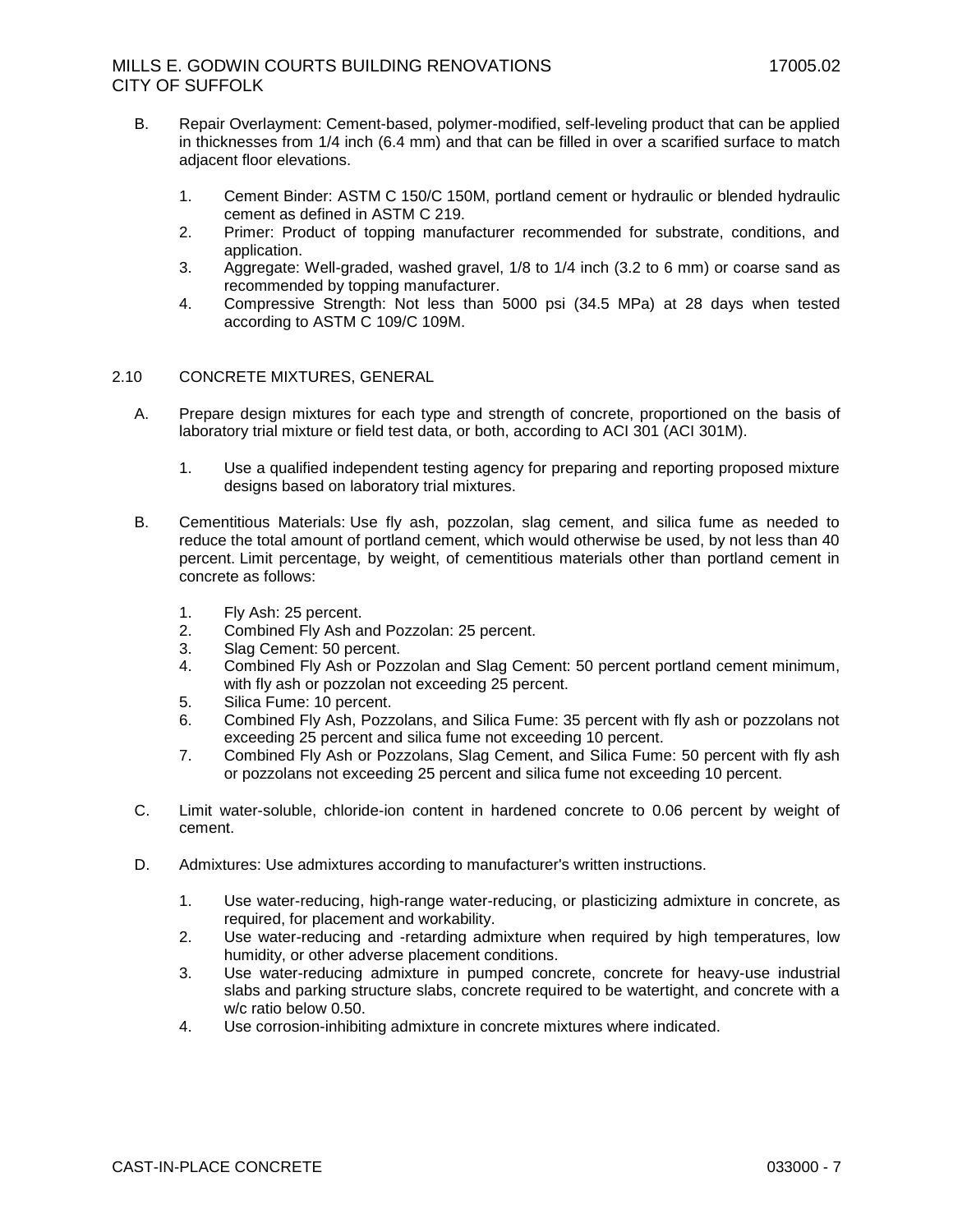### 2.11 CONCRETE MIXTURES FOR BUILDING ELEMENTS

- A. Slabs-on-Grade: Normal-weight concrete.
	- 1. Minimum Compressive Strength: 3500 psi (24.1 MPa) at 28 days.
	- 2. Maximum W/C Ratio: 0.50.
	- 3. Minimum Cementitious Materials Content: 470 lb/cu. yd. (279 kg/cu. m).
	- 4. Slump Limit: 4 inches (100 mm), plus or minus 1 inch (25 mm).
	- 5. Air Content: Do not allow air content of trowel-finished floors to exceed 3 percent.
	- 6. Synthetic Micro-Fiber: Uniformly disperse in concrete mixture at manufacturer's recommended rate, but not less than a rate of 1.0 lb/cu. yd. (0.60 kg/cu. m).

#### 2.12 FABRICATING REINFORCEMENT

A. Fabricate steel reinforcement according to CRSI's "Manual of Standard Practice."

#### 2.13 CONCRETE MIXING

- A. Ready-Mixed Concrete: Measure, batch, mix, and deliver concrete according to ASTM C 94/C 94M and ASTM C 1116/C 1116M, and furnish batch ticket information.
	- 1. When air temperature is between 85 and 90 deg F (30 and 32 deg C), reduce mixing and delivery time from 1-1/2 hours to 75 minutes; when air temperature is above 90 deg F (32 deg C), reduce mixing and delivery time to 60 minutes.

### PART 3 - EXECUTION

# 3.1 VAPOR-RETARDER INSTALLATION

- A. Sheet Vapor Retarders: Place, protect, and repair sheet vapor retarder according to ASTM E 1643 and manufacturer's written instructions.
	- 1. Lap joints 6 inches (150 mm) and seal with manufacturer's recommended tape.

### 3.2 STEEL REINFORCEMENT INSTALLATION

- A. General: Comply with CRSI's "Manual of Standard Practice" for fabricating, placing, and supporting reinforcement.
	- 1. Do not cut or puncture vapor retarder. Repair damage and reseal vapor retarder before placing concrete.
- B. Clean reinforcement of loose rust and mill scale, earth, ice, and other foreign materials that reduce bond to concrete.
- C. Accurately position, support, and secure reinforcement against displacement. Locate and support reinforcement with bar supports to maintain minimum concrete cover. Do not tack weld crossing reinforcing bars.
- D. Set wire ties with ends directed into concrete, not toward exposed concrete surfaces.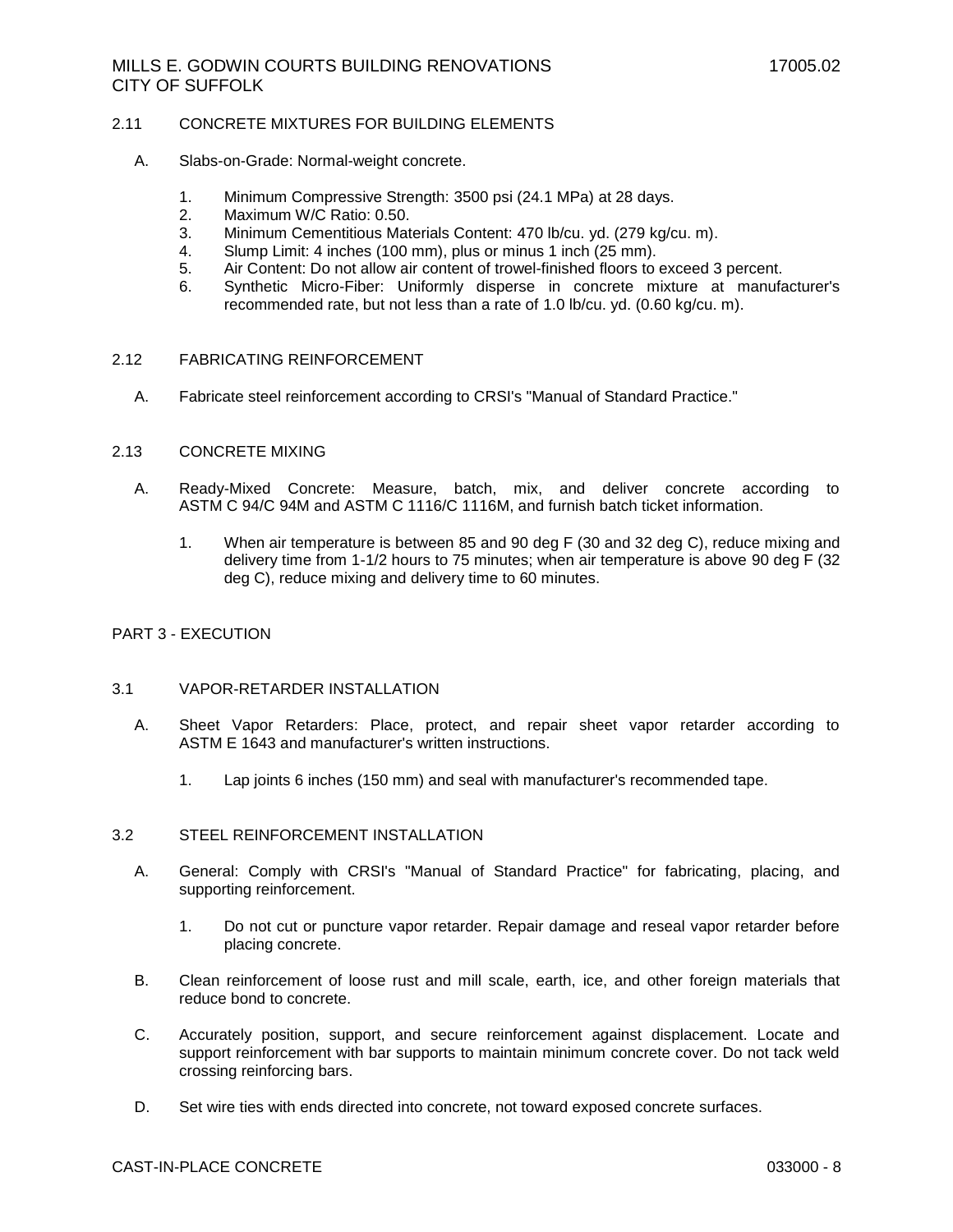E. Install welded-wire reinforcement in longest practicable lengths on bar supports spaced to minimize sagging. Lap edges and ends of adjoining sheets at least one mesh spacing. Offset laps of adjoining sheet widths to prevent continuous laps in either direction. Lace overlaps with wire.

# 3.3 JOINTS

- A. General: Construct joints true to line with faces perpendicular to surface plane of concrete.
- B. Contraction Joints in Slabs-on-Grade: Form weakened-plane contraction joints, sectioning concrete into areas as indicated. Construct contraction joints for a depth equal to at least onefourth of concrete thickness as follows:
	- 1. Grooved Joints: Form contraction joints after initial floating by grooving and finishing each edge of joint to a radius of 1/8 inch (3.2 mm). Repeat grooving of contraction joints after applying surface finishes. Eliminate groover tool marks on concrete surfaces.
	- 2. Sawed Joints: Form contraction joints with power saws equipped with shatterproof abrasive or diamond-rimmed blades. Cut 1/8-inch- (3.2-mm-) wide joints into concrete when cutting action does not tear, abrade, or otherwise damage surface and before concrete develops random contraction cracks.

#### 3.4 CONCRETE PLACEMENT

- A. Before placing concrete, verify that installation of formwork, reinforcement, and embedded items is complete and that required inspections are completed.
- B. Do not add water to concrete during delivery, at Project site, or during placement unless approved by Architect.
- C. Before test sampling and placing concrete, water may be added at Project site, subject to limitations of ACI 301 (ACI 301M).
	- 1. Do not add water to concrete after adding high-range water-reducing admixtures to mixture.
- D. Deposit concrete continuously in one layer or in horizontal layers of such thickness that no new concrete is placed on concrete that has hardened enough to cause seams or planes of weakness. If a section cannot be placed continuously, provide construction joints as indicated. Deposit concrete to avoid segregation.
	- 1. Deposit concrete in horizontal layers of depth not to exceed formwork design pressures and in a manner to avoid inclined construction joints.
	- 2. Consolidate placed concrete with mechanical vibrating equipment according to ACI 301 (ACI 301M).
	- 3. Do not use vibrators to transport concrete inside forms. Insert and withdraw vibrators vertically at uniformly spaced locations to rapidly penetrate placed layer and at least 6 inches (150 mm) into preceding layer. Do not insert vibrators into lower layers of concrete that have begun to lose plasticity. At each insertion, limit duration of vibration to time necessary to consolidate concrete and complete embedment of reinforcement and other embedded items without causing mixture constituents to segregate.
- E. Deposit and consolidate concrete for floors and slabs in a continuous operation, within limits of construction joints, until placement of a panel or section is complete.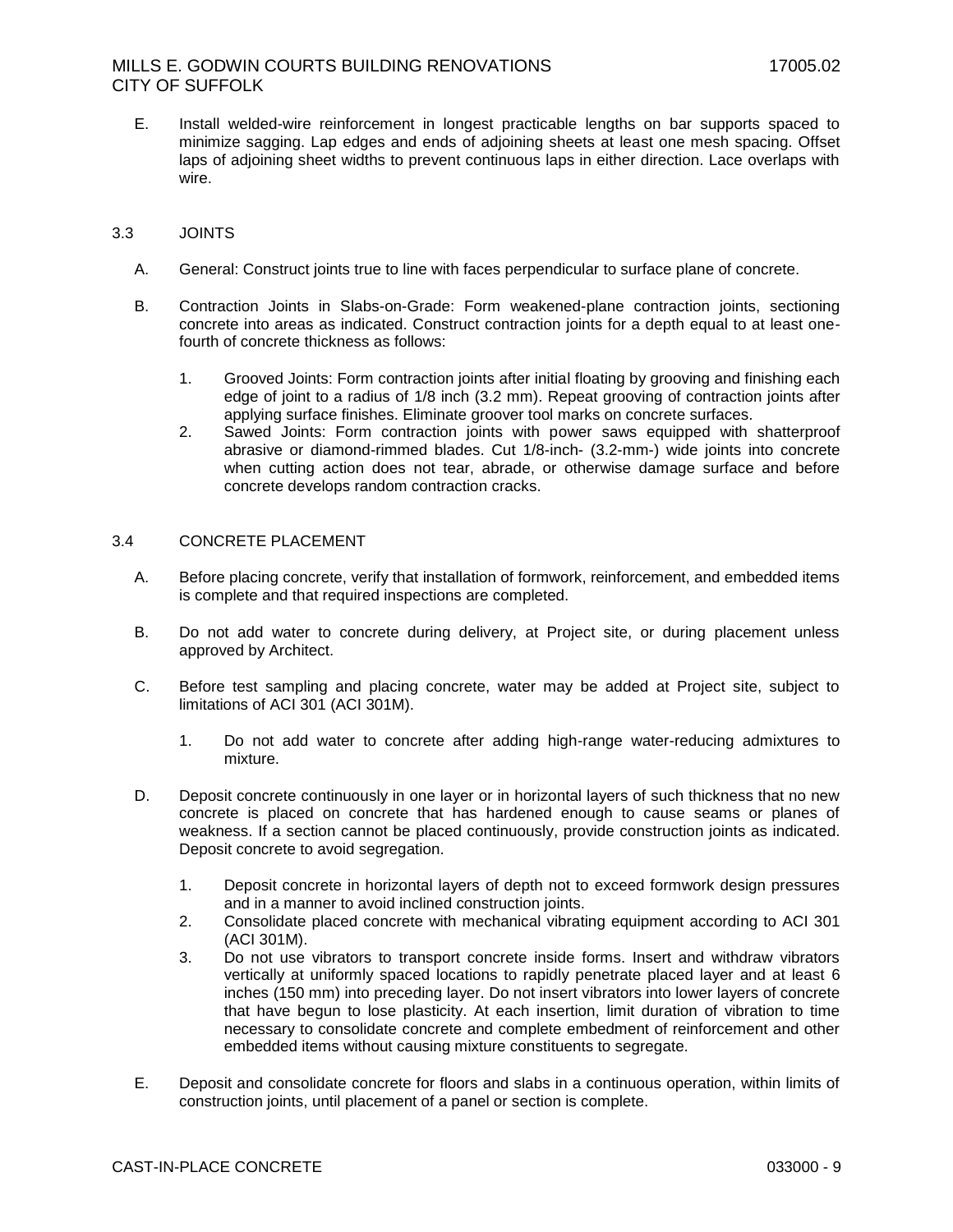- 1. Consolidate concrete during placement operations, so concrete is thoroughly worked around reinforcement and other embedded items and into corners.
- 2. Maintain reinforcement in position on chairs during concrete placement.
- 3. Screed slab surfaces with a straightedge and strike off to correct elevations.
- 4. Slope surfaces uniformly to drains where required.
- 5. Begin initial floating using bull floats or darbies to form a uniform and open-textured surface plane, before excess bleedwater appears on the surface. Do not further disturb slab surfaces before starting finishing operations.

### 3.5 FINISHING FLOORS AND SLABS

- A. General: Comply with ACI 302.1R recommendations for screeding, restraightening, and finishing operations for concrete surfaces. Do not wet concrete surfaces.
- B. Trowel Finish: After applying float finish, apply first troweling and consolidate concrete by hand or power-driven trowel. Continue troweling passes and restraighten until surface is free of trowel marks and uniform in texture and appearance. Grind smooth any surface defects that would telegraph through applied coatings or floor coverings.
	- 1. Apply a trowel finish to surfaces to be covered with resilient flooring, carpet, ceramic or quarry tile set over a cleavage membrane, paint, or another thin-film-finish coating system.
	- 2. Finish surfaces to the following tolerances, according to ASTM E 1155 (ASTM E 1155M), for a randomly trafficked floor surface:
		- a. Specified overall values of flatness, F(F) 25; and of levelness, F(L) 20; with minimum local values of flatness, F(F) 17; and of levelness, F(L) 15.
		- b. Specified overall values of flatness, F(F) 35; and of levelness, F(L) 25; with minimum local values of flatness, F(F) 24; and of levelness, F(L) 17; for slabs-ongrade.
		- c. Specified overall values of flatness, F(F) 30; and of levelness, F(L) 20; with minimum local values of flatness, F(F) 24; and of levelness, F(L) 15; for suspended slabs.
		- d. Specified overall values of flatness, F(F) 45; and of levelness, F(L) 35; with minimum local values of flatness, F(F) 30; and of levelness, F(L) 24.
	- 3. Finish and measure surface, so gap at any point between concrete surface and an unleveled, freestanding, 10-ft.- (3.05-m-) long straightedge resting on two high spots and placed anywhere on the surface does not exceed 1/4 inch (6 mm).

### 3.6 MISCELLANEOUS CONCRETE ITEM INSTALLATION

A. Filling In: Fill in holes and openings left in concrete structures after work of other trades is in place unless otherwise indicated. Mix, place, and cure concrete, as specified, to blend with inplace construction. Provide other miscellaneous concrete filling indicated or required to complete the Work.

## 3.7 CONCRETE PROTECTING AND CURING

A. General: Protect freshly placed concrete from premature drying and excessive cold or hot temperatures. Comply with ACI 306.1 for cold-weather protection and ACI 301 (ACI 301M) for hot-weather protection during curing.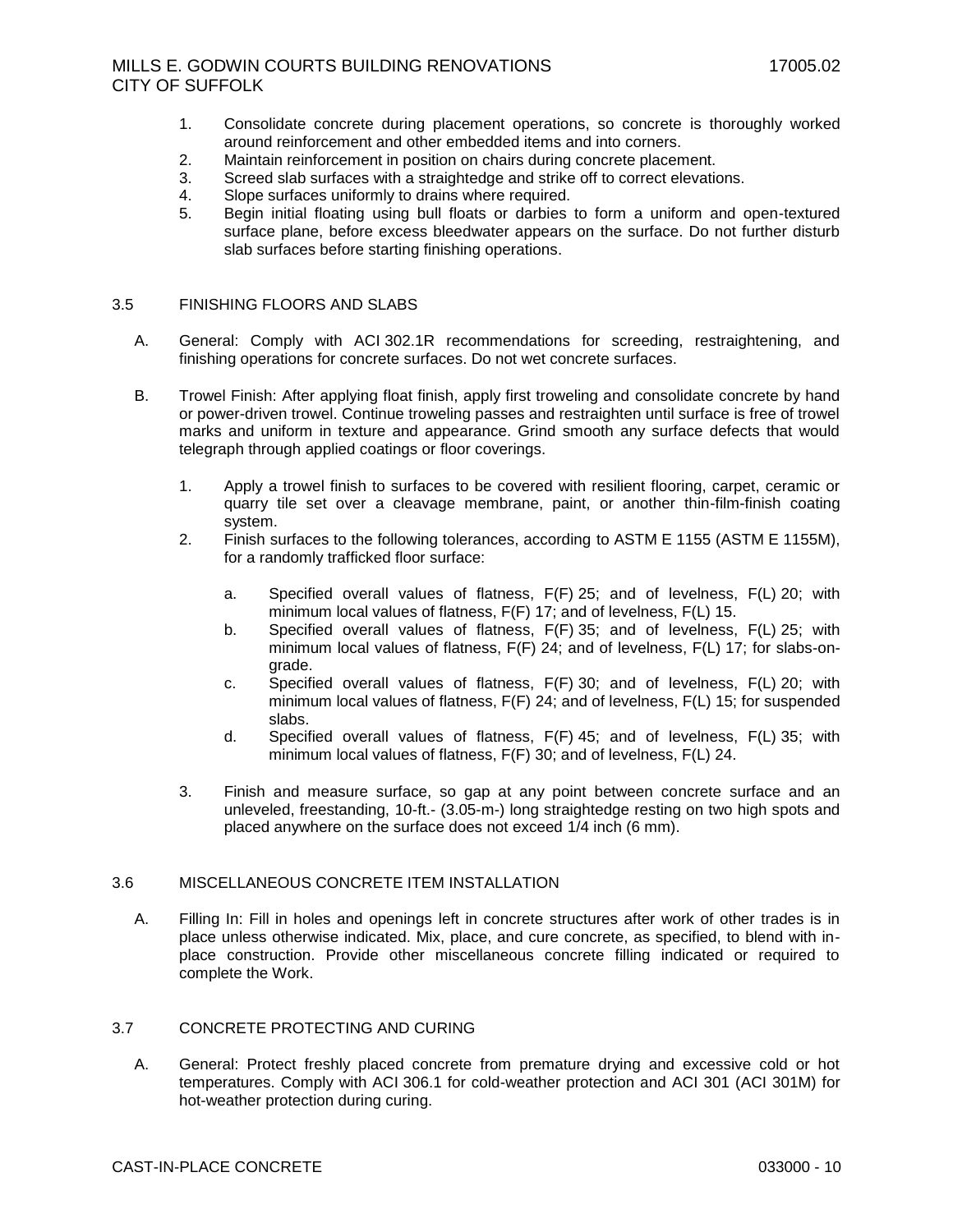- B. Evaporation Retarder: Apply evaporation retarder to unformed concrete surfaces if hot, dry, or windy conditions cause moisture loss approaching 0.2 lb/sq. ft. x h (1 kg/sq. m x h) before and during finishing operations. Apply according to manufacturer's written instructions after placing, screeding, and bull floating or darbying concrete, but before float finishing.
- C. Unformed Surfaces: Begin curing immediately after finishing concrete. Cure unformed surfaces, including floors and slabs, concrete floor toppings, and other surfaces.
- D. Cure concrete according to ACI 308.1, by one or a combination of the following methods:
	- 1. Moisture Curing: Keep surfaces continuously moist for not less than seven days with the following materials:
		- a. Water.
		- b. Continuous water-fog spray.
		- c. Absorptive cover, water saturated, and kept continuously wet. Cover concrete surfaces and edges with 12-inch (300-mm) lap over adjacent absorptive covers.
	- 2. Moisture-Retaining-Cover Curing: Cover concrete surfaces with moisture-retaining cover for curing concrete, placed in widest practicable width, with sides and ends lapped at least 12 inches (300 mm), and sealed by waterproof tape or adhesive. Cure for not less than seven days. Immediately repair any holes or tears during curing period, using cover material and waterproof tape.
		- a. Moisture cure or use moisture-retaining covers to cure concrete surfaces to receive floor coverings.
		- b. Moisture cure or use moisture-retaining covers to cure concrete surfaces to receive penetrating liquid floor treatments.
		- c. Cure concrete surfaces to receive floor coverings with either a moisture-retaining cover or a curing compound that the manufacturer certifies does not interfere with bonding of floor covering used on Project.
	- 3. Curing Compound: Apply uniformly in continuous operation by power spray or roller according to manufacturer's written instructions. Recoat areas subjected to heavy rainfall within three hours after initial application. Maintain continuity of coating and repair damage during curing period.
		- a. Removal: After curing period has elapsed, remove curing compound without damaging concrete surfaces by method recommended by curing compound manufacturer.
	- 4. Curing and Sealing Compound: Apply uniformly to floors and slabs indicated in a continuous operation by power spray or roller according to manufacturer's written instructions. Recoat areas subjected to heavy rainfall within three hours after initial application. Repeat process 24 hours later and apply a second coat. Maintain continuity of coating and repair damage during curing period.

# 3.8 CONCRETE SURFACE REPAIRS

A. Defective Concrete: Repair and patch defective areas when approved by Architect. Remove and replace concrete that cannot be repaired and patched to Architect's approval.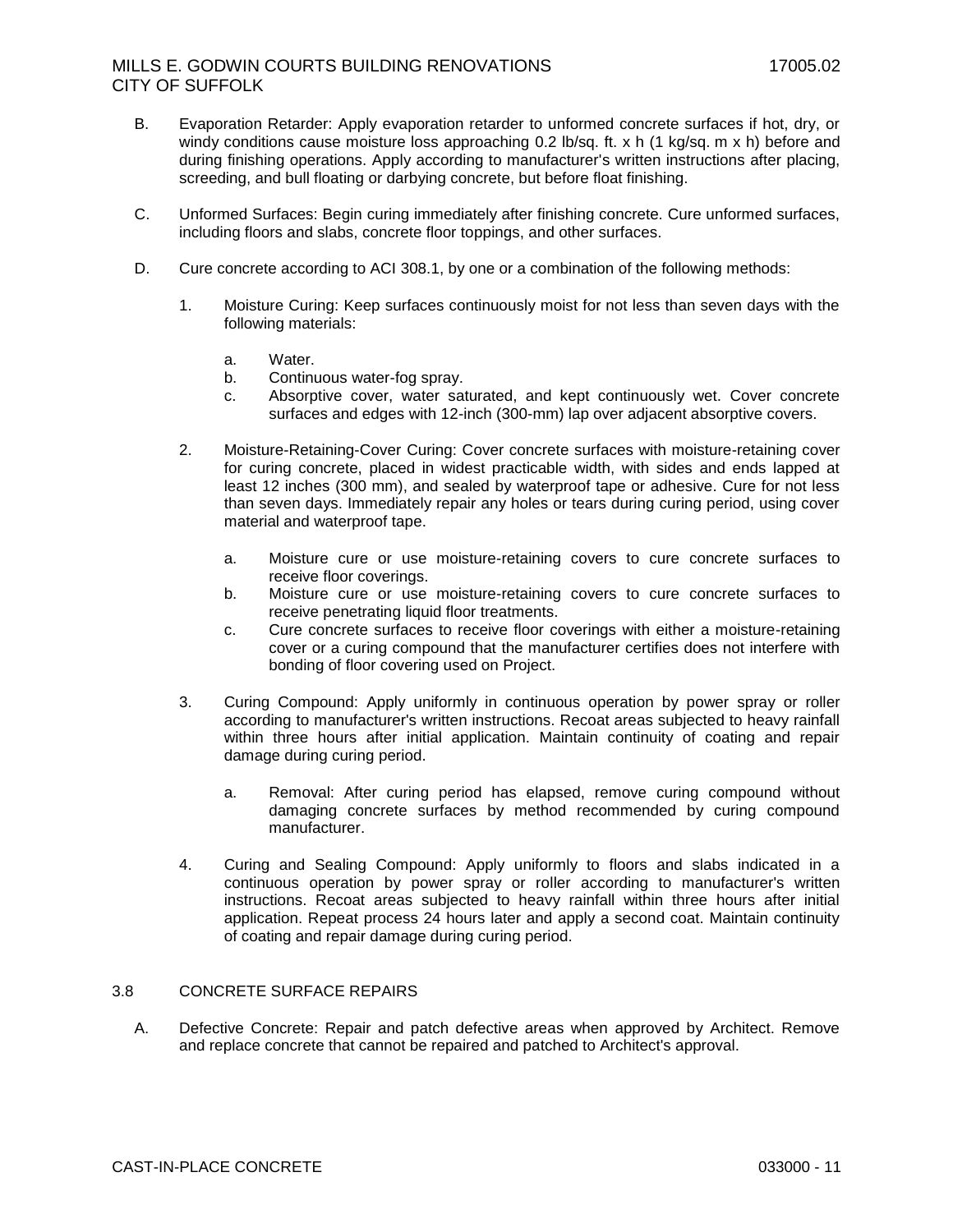- B. Patching Mortar: Mix dry-pack patching mortar, consisting of 1 part portland cement to 2-1/2 parts fine aggregate passing a No. 16 (1.18-mm) sieve, using only enough water for handling and placing.
- C. Repairing Unformed Surfaces: Test unformed surfaces, such as floors and slabs, for finish and verify surface tolerances specified for each surface. Correct low and high areas. Test surfaces sloped to drain for trueness of slope and smoothness; use a sloped template.
	- 1. Repair finished surfaces containing defects. Surface defects include spalls, popouts, honeycombs, rock pockets, crazing and cracks in excess of 0.01 inch (0.25 mm) wide or that penetrate to reinforcement or completely through unreinforced sections regardless of width, and other objectionable conditions.
	- 2. After concrete has cured at least 14 days, correct high areas by grinding.
	- 3. Correct localized low areas during or immediately after completing surface finishing operations by cutting out low areas and replacing with patching mortar. Finish repaired areas to blend into adjacent concrete.
	- 4. Correct other low areas scheduled to receive floor coverings with a repair underlayment. Prepare, mix, and apply repair underlayment and primer according to manufacturer's written instructions to produce a smooth, uniform, plane, and level surface. Feather edges to match adjacent floor elevations.
	- 5. Correct other low areas scheduled to remain exposed with a repair topping. Cut out low areas to ensure a minimum repair topping depth of 1/4 inch (6 mm) to match adjacent floor elevations. Prepare, mix, and apply repair topping and primer according to manufacturer's written instructions to produce a smooth, uniform, plane, and level surface.
	- 6. Repair defective areas, except random cracks and single holes 1 inch (25 mm) or less in diameter, by cutting out and replacing with fresh concrete. Remove defective areas with clean, square cuts and expose steel reinforcement with at least a 3/4-inch (19-mm) clearance all around. Dampen concrete surfaces in contact with patching concrete and apply bonding agent. Mix patching concrete of same materials and mixture as original concrete, except without coarse aggregate. Place, compact, and finish to blend with adjacent finished concrete. Cure in same manner as adjacent concrete.
	- 7. Repair random cracks and single holes 1 inch (25 mm) or less in diameter with patching mortar. Groove top of cracks and cut out holes to sound concrete and clean off dust, dirt, and loose particles. Dampen cleaned concrete surfaces and apply bonding agent. Place patching mortar before bonding agent has dried. Compact patching mortar and finish to match adjacent concrete. Keep patched area continuously moist for at least 72 hours.
- D. Perform structural repairs of concrete, subject to Architect's approval, using epoxy adhesive and patching mortar.
- E. Repair materials and installation not specified above may be used, subject to Architect's approval.

## 3.9 FIELD QUALITY CONTROL

- A. Testing Agency: Engage a qualified testing and inspecting agency to perform tests and inspections and to submit reports.
- B. Inspections:
	- 1. Steel reinforcement placement.
	- 2. Verification of use of required design mixture.
	- 3. Concrete placement, including conveying and depositing.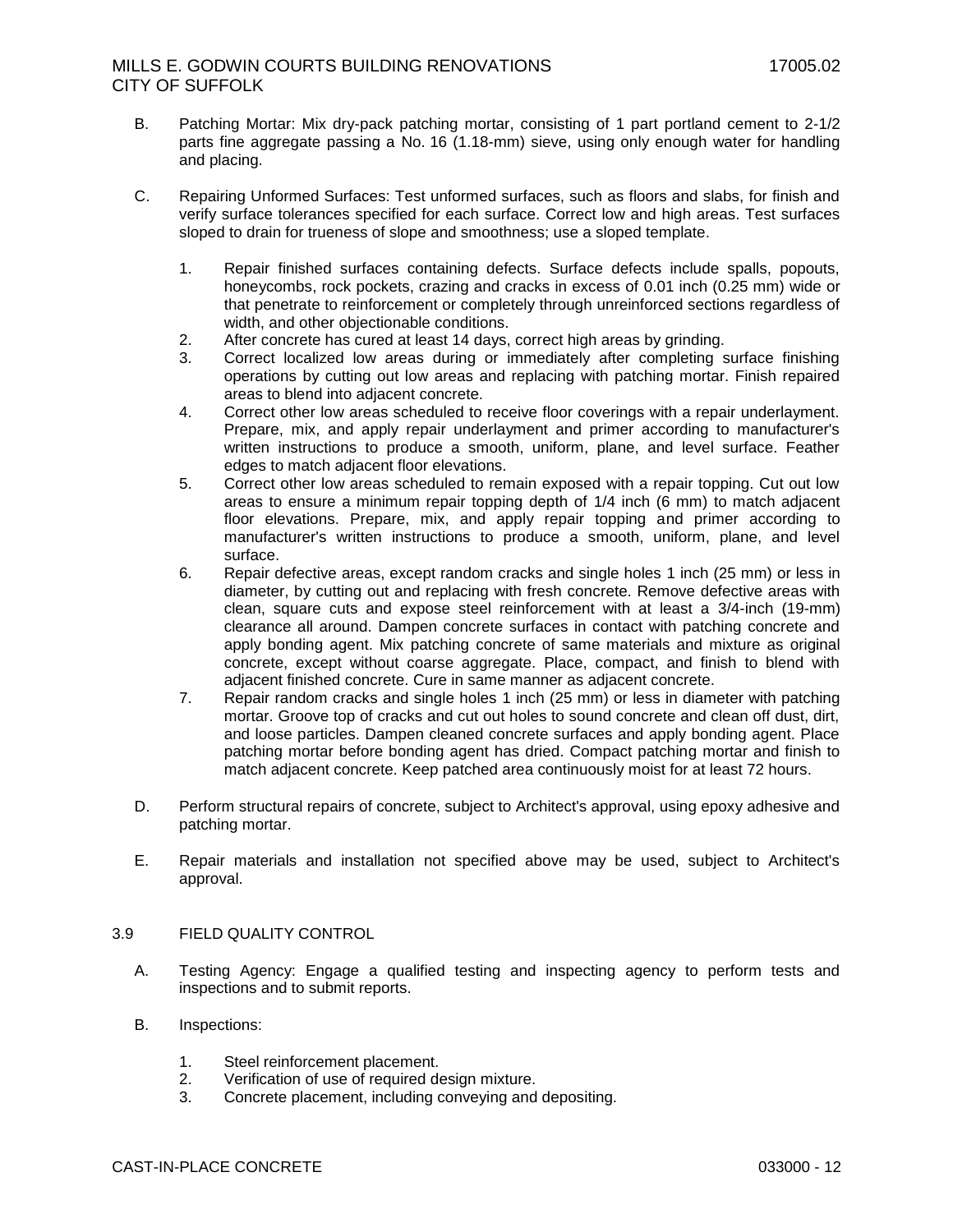- 4. Curing procedures and maintenance of curing temperature.
- 5. Verification of concrete strength before removal of shores and forms from beams and slabs.
- C. Concrete Tests: Testing of composite samples of fresh concrete obtained according to ASTM C 172/C 172M shall be performed according to the following requirements:
	- 1. Testing Frequency: Obtain one composite sample for each day's pour of each concrete mixture.
	- 2. Slump: ASTM C 143/C 143M; one test at point of placement for each composite sample, but not less than one test for each day's pour of each concrete mixture. Perform additional tests when concrete consistency appears to change.
	- 3. Air Content: ASTM C 231/C 231M, pressure method, for normal-weight concrete; one test for each composite sample, but not less than one test for each day's pour of each concrete mixture.
	- 4. Concrete Temperature: ASTM C 1064/C 1064M; one test hourly when air temperature is 40 deg F (4.4 deg C) and below or 80 deg F (27 deg C) and above, and one test for each composite sample.
	- 5. Unit Weight: ASTM C 567/C 567M, fresh unit weight of structural lightweight concrete; one test for each composite sample, but not less than one test for each day's pour of each concrete mixture.
	- 6. Compression Test Specimens: ASTM C 31/C 31M.
		- a. Cast and laboratory cure two sets of two standard cylinder specimens for each composite sample.
		- b. Cast and field cure two sets of two standard cylinder specimens for each composite sample.
	- 7. Compressive-Strength Tests: ASTM C 39/C 39M; test one set of two laboratory-cured specimens at 7 days and one set of two specimens at 28 days.
		- a. Test one set of two field-cured specimens at 7 days and one set of two specimens at 28 days.
		- b. A compressive-strength test shall be the average compressive strength from a set of two specimens obtained from same composite sample and tested at age indicated.
	- 8. When strength of field-cured cylinders is less than 85 percent of companion laboratorycured cylinders, Contractor shall evaluate operations and provide corrective procedures for protecting and curing in-place concrete.
	- 9. Strength of each concrete mixture will be satisfactory if every average of any three consecutive compressive-strength tests equals or exceeds specified compressive strength and no compressive-strength test value falls below specified compressive strength by more than 500 psi (3.4 MPa).
	- 10. Test results shall be reported in writing to Architect, concrete manufacturer, and Contractor within 48 hours of testing. Reports of compressive-strength tests shall contain Project identification name and number, date of concrete placement, name of concrete testing and inspecting agency, location of concrete batch in Work, design compressive strength at 28 days, concrete mixture proportions and materials, compressive breaking strength, and type of break for both 7- and 28-day tests.
	- 11. Additional Tests: Testing and inspecting agency shall make additional tests of concrete when test results indicate that slump, air entrainment, compressive strengths, or other requirements have not been met, as directed by Architect. Testing and inspecting agency